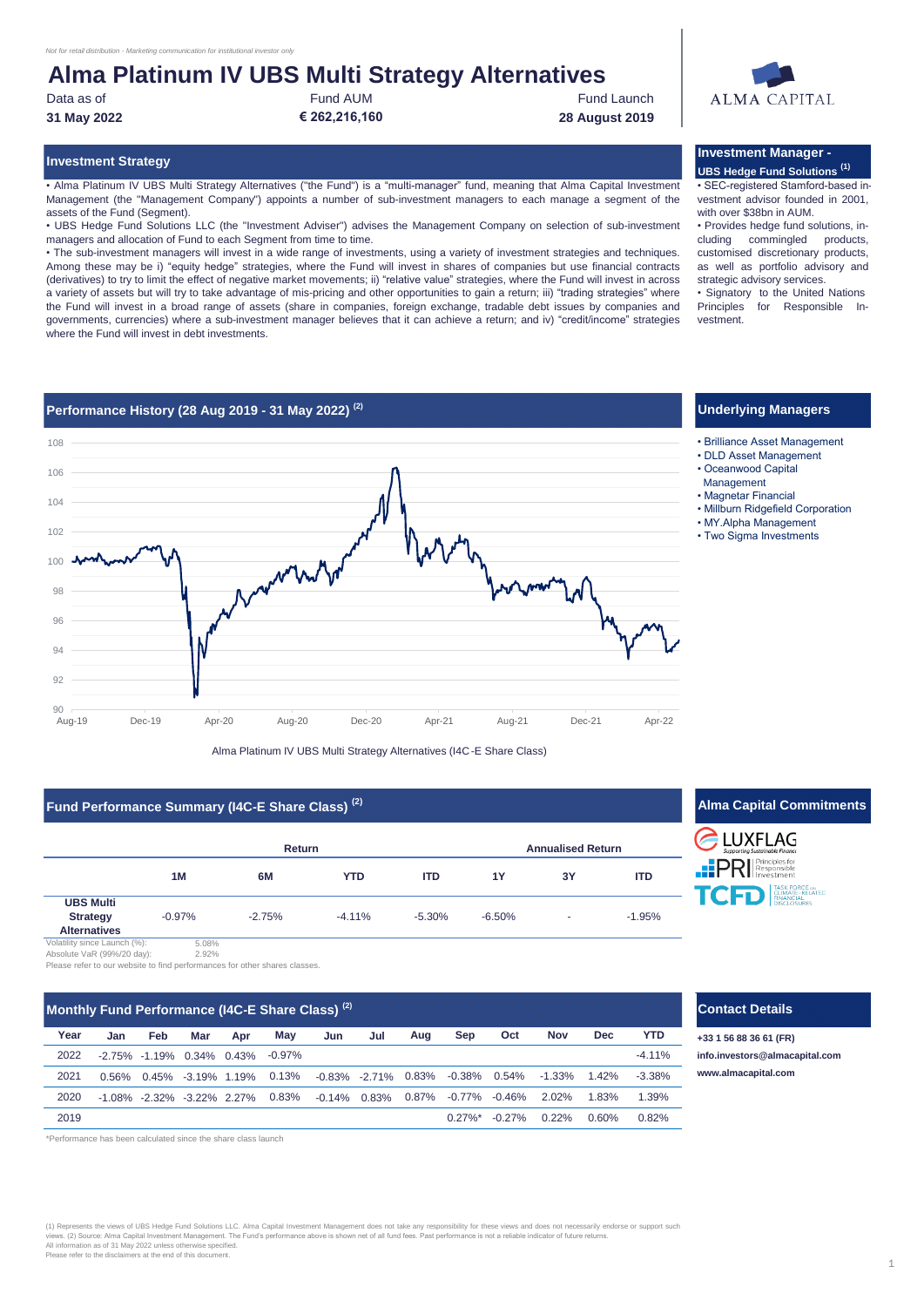## **Alma Platinum IV UBS Multi Strategy Alternatives**

**31 May 2022 € 262,216,159.78 28 August 2019** Data as of **Fund AUM** Fund AUM Fund Launch



#### **Fund Characteristics**

| Regional Exposure (% AUM) <sup>(3)</sup> |            |       |              |       |  |  |  |
|------------------------------------------|------------|-------|--------------|-------|--|--|--|
| Region                                   | <b>Net</b> | Long  | <b>Short</b> | Gross |  |  |  |
| North America                            | 39.4       | 118.0 | $-78.6$      | 196.6 |  |  |  |
| Europe                                   | 24.1       | 34.7  | $-10.6$      | 45.4  |  |  |  |
| Global                                   | 0.1        | 2.7   | $-2.6$       | 5.4   |  |  |  |
| Asia                                     | 7.0        | 16.9  | $-9.9$       | 26.8  |  |  |  |
| Africa                                   | $-0.4$     | 0.0   | $-0.4$       | 0.4   |  |  |  |
| Oceania                                  | 1.4        | 3.0   | $-1.6$       | 4.6   |  |  |  |
| South America                            | $-0.4$     | 0.1   | $-0.5$       | 0.5   |  |  |  |
| <b>TOTAL</b>                             | 71.2       | 175.5 | $-104.2$     | 279.7 |  |  |  |

| Asset Class Exposure (% AUM) (5) |            |       |              |       |  |  |  |
|----------------------------------|------------|-------|--------------|-------|--|--|--|
| <b>Credit Spectrum</b>           | <b>Net</b> | Long  | <b>Short</b> | Gross |  |  |  |
| Equity                           | 55.2       | 156.7 | $-101.5$     | 258.3 |  |  |  |
| Credit                           | 15.9       | 16.4  | $-0.5$       | 16.9  |  |  |  |
| Currency                         | 42 2       | 47.6  | $-5.3$       | 52.9  |  |  |  |
| Commodity                        | 0.1        | 2.3   | $-2.2$       | 4.5   |  |  |  |
| <b>Interest Rate</b>             | 24.8       | 24.8  | 0.0          | 24.8  |  |  |  |
| TOTAL                            | 138.2      | 247.8 | $-109.5$     | 357.3 |  |  |  |

| Regional Exposure (% AUM) <sup>(3) 1</sup> |       |              |              |                       | Investment Strategy Exposure (% AUM) <sup>(4) [</sup> |
|--------------------------------------------|-------|--------------|--------------|-----------------------|-------------------------------------------------------|
| <b>Net</b>                                 | Long  | <b>Short</b> | <b>Gross</b> | <b>Strategy</b>       | <b>Portfolio</b>                                      |
| 39.4                                       | 118.0 | $-78.6$      | 196.6        | <b>Equity Hedged</b>  | 36.1                                                  |
| 24.1                                       | 34.7  | $-10.6$      | 45.4         | <b>Relative Value</b> | 53.7                                                  |
| 0.1                                        | 2.7   | $-2.6$       | 5.4          | Trading               | 8.9                                                   |
| 7.0                                        | 16.9  | $-9.9$       | 26.8         | Cash & Other          | 1.3                                                   |
| $-0.4$                                     | 0.0   | $-0.4$       | 0.4          | <b>TOTAL</b>          | 100.0                                                 |

#### **Key Facts**

| n m<br>,,,,,,,,,,,,,,,,,                            |                                                             |                                 |  |  |  |
|-----------------------------------------------------|-------------------------------------------------------------|---------------------------------|--|--|--|
| <b>Issuer / Manager</b>                             | Alma Platinum IV/ Alma Capital Investment Management        |                                 |  |  |  |
| <b>Fund Type</b>                                    | Luxembourg UCITS SICAV                                      |                                 |  |  |  |
| <b>Share Classes</b>                                | $I1C-E$                                                     | $14C-E*$                        |  |  |  |
| <b>ISIN-Code</b>                                    | LU1960255450                                                | LU1960255708                    |  |  |  |
| <b>BBG Ticker</b>                                   | <b>ALMSAI1 LX</b>                                           | <b>DBMSI4C LX</b>               |  |  |  |
| Currency                                            | <b>EUR</b>                                                  | <b>EUR</b>                      |  |  |  |
| Management Fee p.a. (6)                             | 1.78%                                                       | 1.44%                           |  |  |  |
| Tax d'abonnement p.a.                               | 0.01%                                                       | 0.01%                           |  |  |  |
| Performance Fee <sup>(7)</sup>                      | A performance fee may be payable to Sub-Investment Managers |                                 |  |  |  |
| <b>Initial Issue Price</b>                          | € 100                                                       | € 100                           |  |  |  |
| <b>Launch Date</b>                                  | ٠                                                           | 28 August 2019                  |  |  |  |
| <b>Subscription and Redemption</b><br>Cut-Off       | 10:00 a.m. CET (T-2)                                        |                                 |  |  |  |
| <b>Transaction Day (T)</b>                          | Daily                                                       |                                 |  |  |  |
| <b>NAV Publication</b>                              | Daily, published on a T+2 basis                             |                                 |  |  |  |
| <b>Settlement</b>                                   | $T+3$                                                       |                                 |  |  |  |
| Depositary, Administrator,<br><b>Transfer Agent</b> |                                                             | RBC Investor Services Bank S.A. |  |  |  |
| Registered Countries <sup>(8)</sup>                 |                                                             | Luxembourg, United Kingdom      |  |  |  |
| <b>SRRI</b>                                         |                                                             | 4                               |  |  |  |

\*The share class is closed to new subscriptions other than subsequent subscriptions by existing shareholders

(3) Source: Alma Capital Investment Management. Exposure by region is calculated on a delta adjusted bas and is determined by the Nanagement Company out of the Management Fee. (7) The Performance Fee is deducted from the N